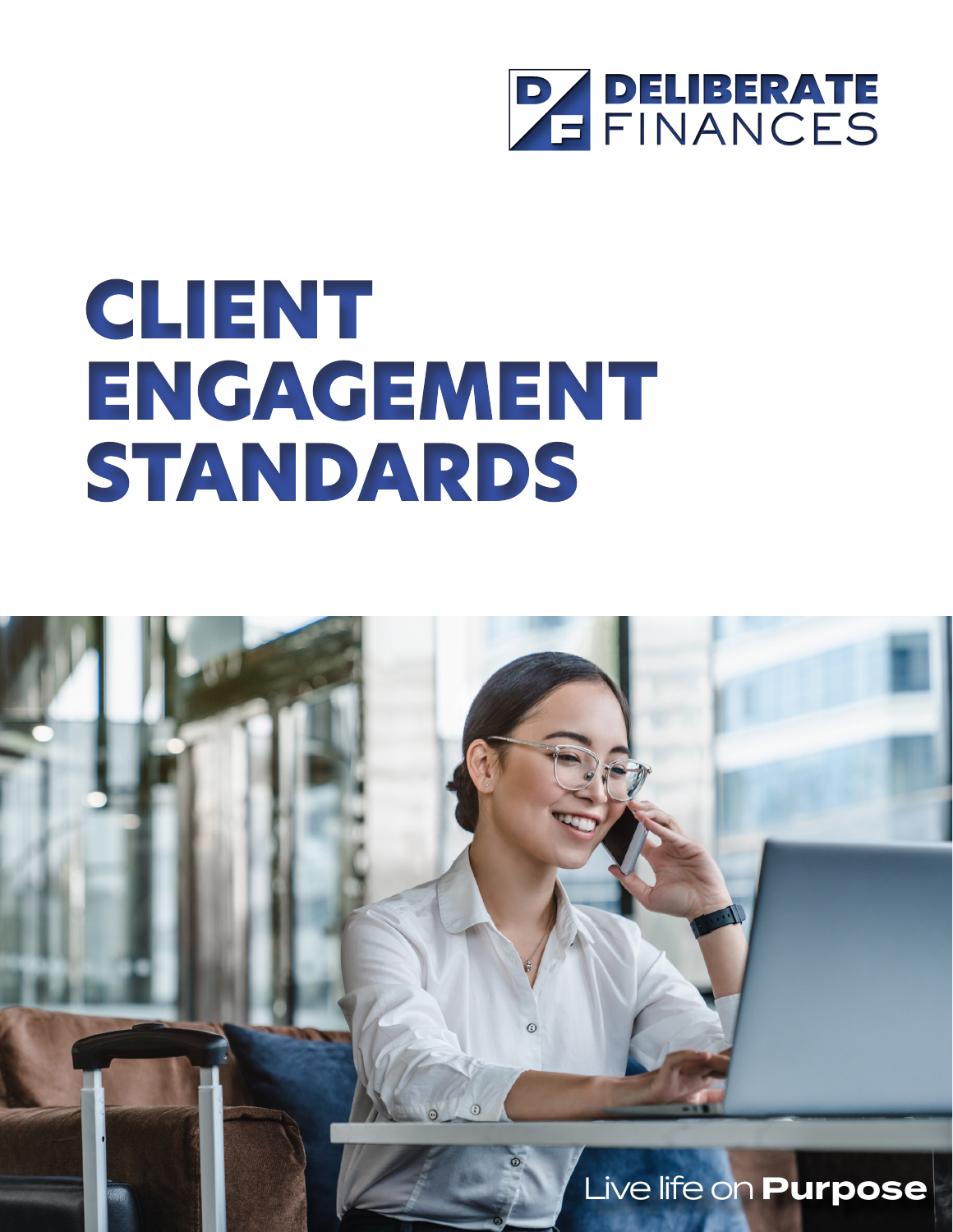My goal is to provide the best financial planning possible and to build long-term relationships with clients. I believe that the secret to any successful relationship is to have clear expectations from the start. I ask that you read the tenets that I operate by, what you can expect from me, and what I expect from you.

#### **TENETS:**

Financial life planning is an ongoing process involving: goal-setting, cash flow planning, risk management, investing, tax planning, estate planning, & debt management.

Good communication is critical for a mutually beneficial relationship.

A terrific plan requires a time commitment from you as well as from me.

I believe in a disciplined investment approach designed to capture, not beat, the market returns over a long period of time. I do not believe in trying to time the market or engage in any other "predictive" methods of guessing the short-term direction of markets.

I enjoy working with great people who appreciate the true value of the service.

- Fees are based on the complexity of your needs. The flat retainer fee covers all continuing planning services and investment advice. I receive no compensation from any entity other than you.
- I run a small business and intend to stay that way. You can expect to hear from me, and to work directly with me, for as long as you work with Deliberate Finances.

# **PAPELIBERATE**

### **WHAT YOU CAN EXPECT FROM ME**

I will look at all aspects of your life to create an ongoing plan that fits your goals, values, and resources.

I will assist you, where possible, with the implementation of your plan, and monitor your plan regularly to make sure it stays relevant and up to date.

I keep all information confidential, safe, and secure. My client portal has advanced security features to protect your data. I share information only as needed with other professionals with whom you may be working.

I strive to return phone calls within one business day and emails within two business days.

We have regular meetings to keep up to date on your life and your plans. At a minimum we will meet once per year to review your plan, but aim to meet 3 times per year.

I will be flexible as to timing of meetings, and have limited times available on Tuesday evenings and an occasional Saturday to accommodate those who can't meet during traditional business hours.

I commit to always doing my best on your behalf. I serve in a fiduciary capacity, and take pride in helping my clients solve problems. If I am ever not sure about a question, I will research it and make sure you get a clear answer within a reasonable time frame.

I am compensated by client fees only. Fees are fully disclosed to you and I do not accept any commissions or referral fees.